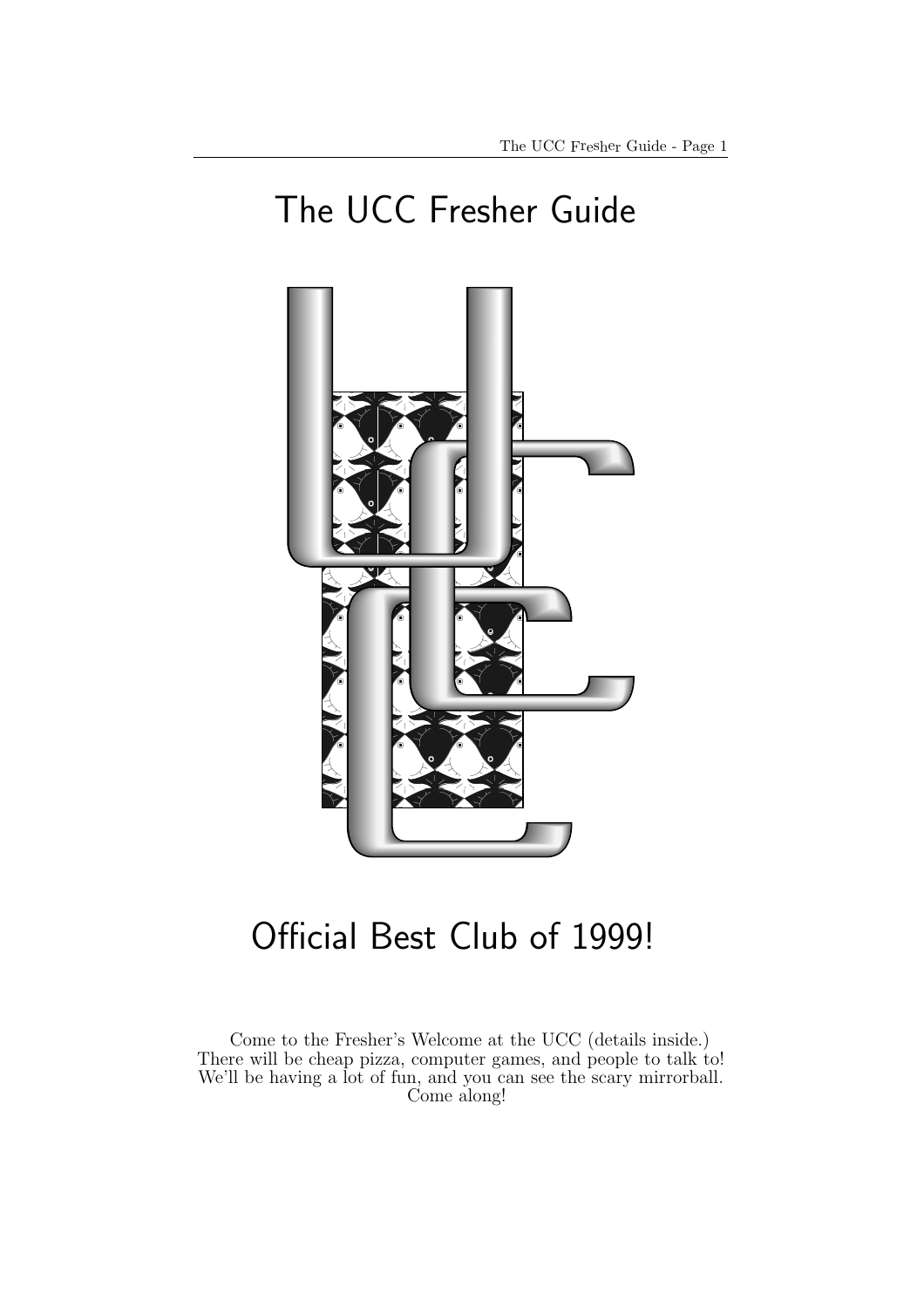# Contents

| 1                       | Foreword                        |                                                                                                                                                                                                                                                                                                                                                                                                                            | 3                          |
|-------------------------|---------------------------------|----------------------------------------------------------------------------------------------------------------------------------------------------------------------------------------------------------------------------------------------------------------------------------------------------------------------------------------------------------------------------------------------------------------------------|----------------------------|
| $\bf{2}$                | 2.1<br>2.2<br>2.3<br>2.4<br>2.5 | Introduction<br>What is the UCC? $\ldots \ldots \ldots \ldots \ldots \ldots \ldots \ldots \ldots$<br>Where is the clubroom? $\ldots \ldots \ldots \ldots \ldots \ldots \ldots \ldots$<br>What is the committee and what does it do? $\ldots \ldots \ldots$<br>What are UCC 'groups'? $\ldots \ldots \ldots \ldots \ldots \ldots \ldots$<br>Who can I ask for help? $\dots \dots \dots \dots \dots \dots \dots \dots \dots$ | 3<br>3<br>3<br>3<br>4<br>4 |
| 3                       |                                 | How to get involved with the club                                                                                                                                                                                                                                                                                                                                                                                          | $\bf{5}$                   |
|                         | 3.1                             | Subscribe to the mailing lists $\dots \dots \dots \dots \dots \dots \dots$                                                                                                                                                                                                                                                                                                                                                 | $\overline{5}$             |
|                         | 3.2                             |                                                                                                                                                                                                                                                                                                                                                                                                                            | $\overline{5}$             |
|                         |                                 | 3.2.1                                                                                                                                                                                                                                                                                                                                                                                                                      | $\overline{5}$             |
|                         |                                 | Friday night is pizza night!<br>3.2.2                                                                                                                                                                                                                                                                                                                                                                                      | $\bf 5$                    |
|                         | $3.3\,$                         | And Sunday night is cards                                                                                                                                                                                                                                                                                                                                                                                                  | $\boldsymbol{6}$           |
|                         | 3.4                             |                                                                                                                                                                                                                                                                                                                                                                                                                            | $6\phantom{.}6$            |
|                         | 3.5                             |                                                                                                                                                                                                                                                                                                                                                                                                                            | $\,6$                      |
| $\overline{\mathbf{4}}$ |                                 | Using the computers!                                                                                                                                                                                                                                                                                                                                                                                                       | $\overline{7}$             |
|                         | 4.1                             | What machines does UCC have? $\ldots \ldots \ldots \ldots \ldots \ldots$                                                                                                                                                                                                                                                                                                                                                   | $\overline{7}$             |
|                         | 4.2                             |                                                                                                                                                                                                                                                                                                                                                                                                                            | $\overline{7}$             |
|                         | 4.3                             | Dispensing soft drinks from the machine $\ldots \ldots \ldots \ldots$                                                                                                                                                                                                                                                                                                                                                      | $\overline{7}$             |
|                         | 4.4                             | What is Unix? $\ldots \ldots \ldots \ldots \ldots \ldots \ldots \ldots \ldots$                                                                                                                                                                                                                                                                                                                                             | $\overline{7}$             |
|                         | 4.5                             |                                                                                                                                                                                                                                                                                                                                                                                                                            | 8                          |
|                         | 4.6                             |                                                                                                                                                                                                                                                                                                                                                                                                                            | 8                          |
|                         | 4.7                             |                                                                                                                                                                                                                                                                                                                                                                                                                            | 8                          |
|                         |                                 | 4.7.1                                                                                                                                                                                                                                                                                                                                                                                                                      | 8                          |
|                         | 4.8                             |                                                                                                                                                                                                                                                                                                                                                                                                                            | 10                         |
| 5                       |                                 | Common questions                                                                                                                                                                                                                                                                                                                                                                                                           | 10                         |
|                         | 5.1                             | BeOS                                                                                                                                                                                                                                                                                                                                                                                                                       | 10                         |
|                         |                                 | 5.1.1                                                                                                                                                                                                                                                                                                                                                                                                                      | 10                         |
|                         | 5.2                             |                                                                                                                                                                                                                                                                                                                                                                                                                            | 10                         |
|                         |                                 | Where did you such cool machines appear from? $\ldots$ .<br>5.2.1                                                                                                                                                                                                                                                                                                                                                          | 10                         |
|                         |                                 | Common commands give 'file not found'.<br>5.2.2                                                                                                                                                                                                                                                                                                                                                                            | 10                         |
|                         | 5.3                             |                                                                                                                                                                                                                                                                                                                                                                                                                            | 10                         |
|                         |                                 | 5.3.1<br>What operating systems are available for the Macs? $\ldots$                                                                                                                                                                                                                                                                                                                                                       | 10                         |
|                         |                                 | I can't log in to Rhapsody. How do I boot to MacOS?<br>5.3.2                                                                                                                                                                                                                                                                                                                                                               | 11                         |
|                         | 5.4                             |                                                                                                                                                                                                                                                                                                                                                                                                                            | 11                         |
|                         | 5.5                             |                                                                                                                                                                                                                                                                                                                                                                                                                            | 11                         |
| 6                       |                                 | More information                                                                                                                                                                                                                                                                                                                                                                                                           | 11                         |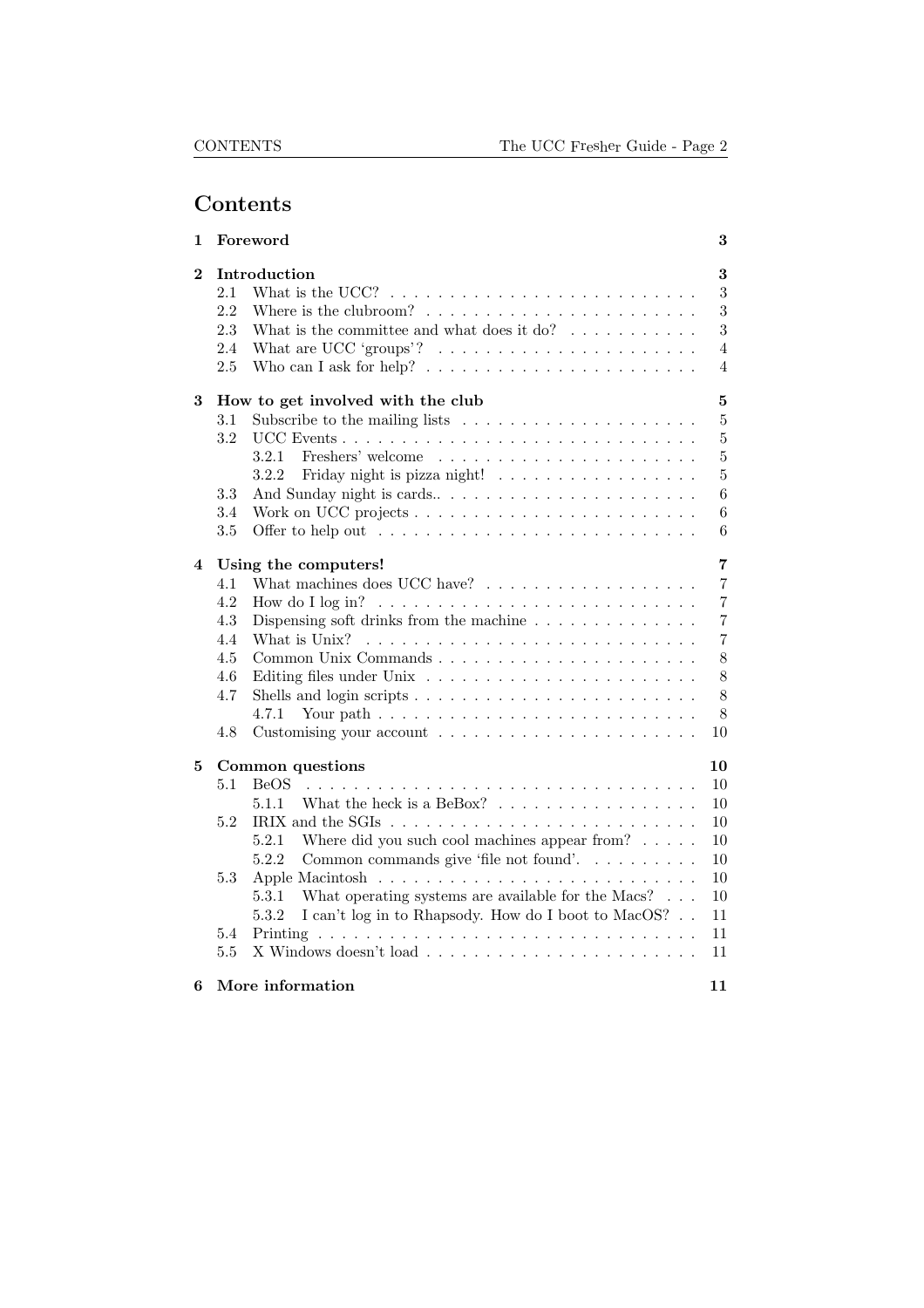# 1 Foreword

If you're a new member, try and read this. It'll help you get involved with a great club and make use of the tremendous computing resources the club puts at your disposal. This is a great chance to learn about the operating systems that drive much of the world's computing, and use hardware that you certainly won't find at home!

More to the point, UCC members are great people. Make sure you come up to the club room and hang out - every Friday night is pizza night. Subscribe to the lists and get details on jobs, parties and interesting 'stuff' that's going on in the world.

# 2 Introduction

The aim of this guide is to help new members get involved with the club. The UCC can be intimidating to new members - lots of strange looking computers (not all IBM PC derived!) and unusual operating systems (not just Windows!) But stick around and you'll get skills and knowledge that are both useful and fun.

Over the last couple of years a free operating system called Linux has gained quite a lot of attention. The UCC runs Linux, but that is by no means the only operating system you'll be able to work with as a member. There are boxes running quite a few of the non-free Unix operating systems (Solaris, Digital Unix) as well as Mac OS and the next generation Mac OS, Rhapsody.

If you haven't used Unix or similar systems before, then this document should give you a hand. If all you want from the club is to be able to check your email, hopefully that will be made clear. And if you already have experience with Unix (and other operating systems that aren't Windows) you may want to read this for the information about the UCC itself.

#### 2.1 What is the UCC?

The University Computer Club was founded in 1974 (it turned 25 in 1999!) to promote awareness of computer science and to provide students with computer facilities that would normally be inaccessible. We have pizza Friday nights and a drinks machine - you dispense drinks electronically. There are also regular social events - see below!

#### 2.2 Where is the clubroom?

Have a look at the map. Basically you just wander behind the Tavern, go through the door on the right and follow the stairs. UCC is on the right from the top of the stairs.

#### 2.3 What is the committee and what does it do?

The UCC committee comprises a President, a Vice-President, a Treasurer, a Secretary, three Ordinary Committee Members ("OCMs") and a First Year Representative ("Fresher Rep"). The committee is responsible for the general running of the club.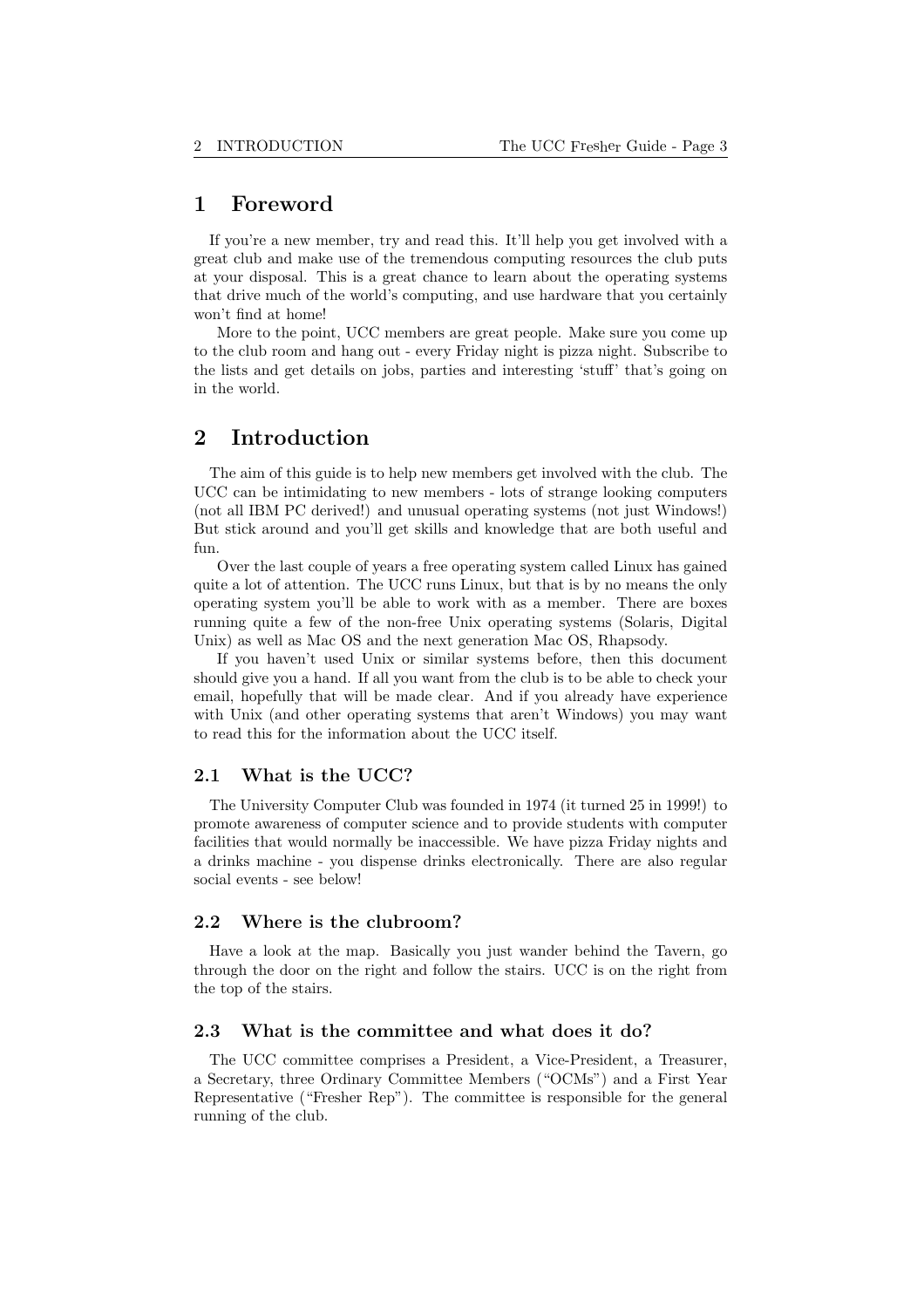

The President is the figurehead of the club - the contact point between UCC and the Student Guild. He or she is also supposed to ensure everyone else is doing what they are supposed to.

The Vice-President fills in for the President whenever necessary and assists the President in their duties.

The Secretary takes the minutes at meetings, emails minutes out to the UCC list, and handles correspondance.

The Treasurer looks after the club's bank accounts and payment of bills.

The OCMs are there to assist the executive (the four positions above) in whatever way and to provide conflicting and reinforcing positions to committee meetings so that committee makes better decisions.

The Fresher Rep represents members which have joined for the first time, including first year UWA students. It's important that are new members are able to get their say in too!

It is very important that people turn up to the Annual General Meeting (AGM) to elect the committee. Freshers can run for any position!

### 2.4 What are UCC 'groups'?

Groups are the UCC's way of getting things done<sup>1</sup>. We have several groups for different purposes. The main ones are outlined in Table 1.

#### 2.5 Who can I ask for help?

If you have a problem with your account then just ask a friendly wheel member to fix it. Try and learn from your mistakes so that you don't repeat them, but remember that you can always ask people in the clubroom for help. If its just a general question (programming, campus life, etc) just ask around - someone can probably answer it.

 $1$ Or not, as the case may be!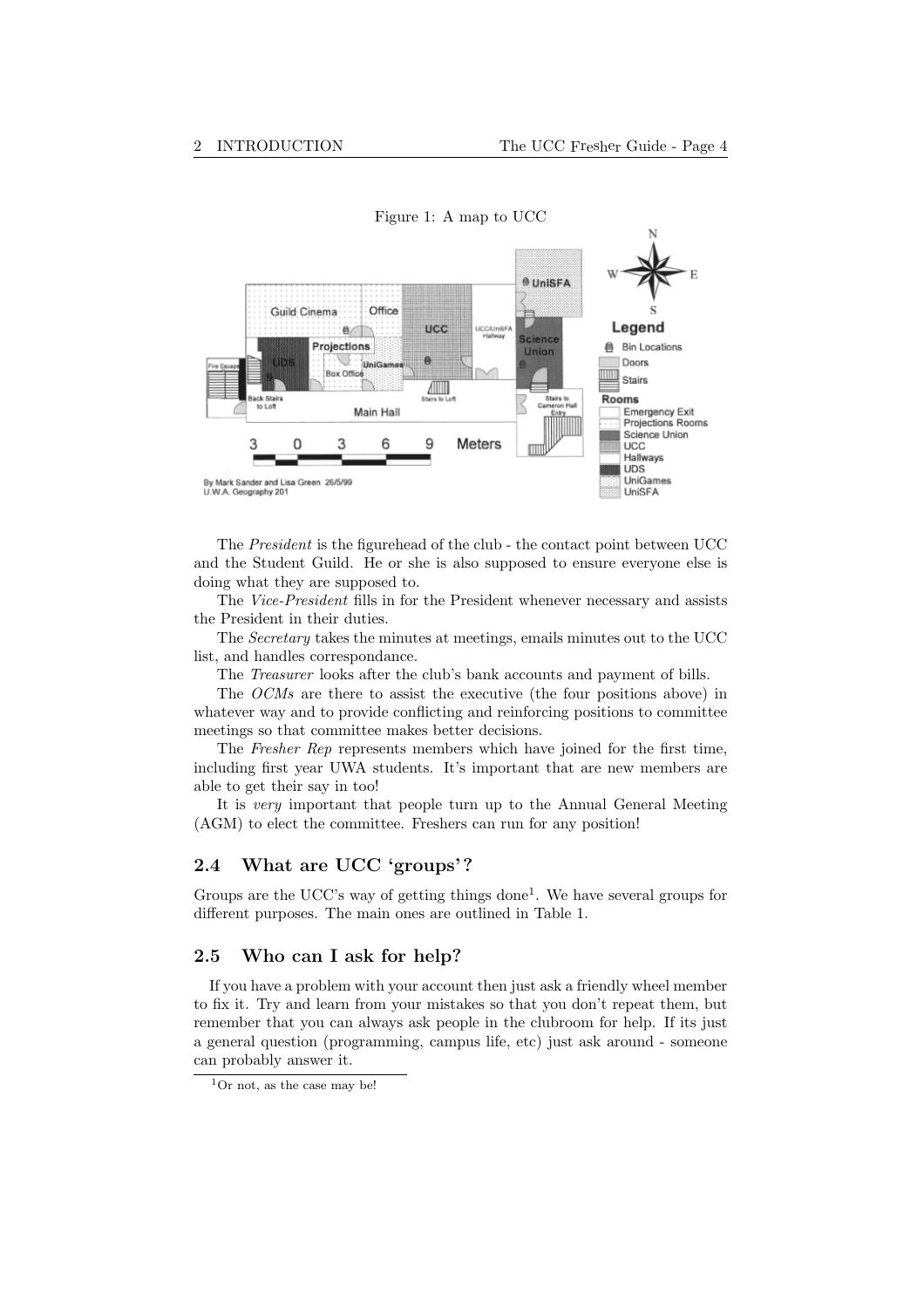| Labit 1. Dummary or UCC Groups |                                                        |  |  |  |  |  |
|--------------------------------|--------------------------------------------------------|--|--|--|--|--|
| Coke Group                     | Coke group is responsible for administrating the elec- |  |  |  |  |  |
|                                | tronic vending machine. These are the people to talk   |  |  |  |  |  |
|                                | to if you want to add credit to your Coke account.     |  |  |  |  |  |
|                                | To add credit simply get one of the plastic bags in a  |  |  |  |  |  |
|                                | box on top of the filing cabinet, put your money in    |  |  |  |  |  |
|                                | the bag and tell a coke group member the amount        |  |  |  |  |  |
|                                | and the bag number.                                    |  |  |  |  |  |
| Door Group                     | A door group member should be in the room at all       |  |  |  |  |  |
|                                | times. They are charged with making sure that all      |  |  |  |  |  |
|                                | members behave responsibly with UCC equipment.         |  |  |  |  |  |
|                                | Door members can open the electronic door. If the      |  |  |  |  |  |
|                                | room is ever open without a door member, email         |  |  |  |  |  |
|                                | committee@ucc.gu.uwa.edu.au immediately.               |  |  |  |  |  |
| Wheel Group                    | Wheel group are in charge of maintaining the club's    |  |  |  |  |  |
|                                | Unix machines. As such they have root access and       |  |  |  |  |  |
|                                | are the people to see if you break your account.       |  |  |  |  |  |

Table 1: Summary of UCC Groups

# 3 How to get involved with the club

## 3.1 Subscribe to the mailing lists

If you want to keep up with club events, activities and discussions you want to be on the mailing lists. The volume of email you'll receive varies strongly with time - in my experience it jumps sharply during study breaks. When a frank exchange of views takes place (a.k.a, a flame war) your mail box may be flooded with twenty messages in twenty minutes - but don't worry about it. Most of the email will be fun to read!

Table 2 contains a brief description of the first mailing lists you may wish to join.

# 3.2 UCC Events

#### 3.2.1 Freshers' welcome

There will be cheap pizza (only \$2 for Freshers), computer games, and people to talk to! More details will be provided closer to the event (probably by email and posters in the clubroom.)

#### 3.2.2 Friday night is pizza night!

Come into UCC on a Friday night to share Pizza with your fellow UCCans. Pizza gets ordered when someone bothers (usually 7-7:30pm) and then it's followed up with plenty of things happening. This is the best time to learn anything about UCC or to do with computers in general - lots of people to ask and plenty to interest all.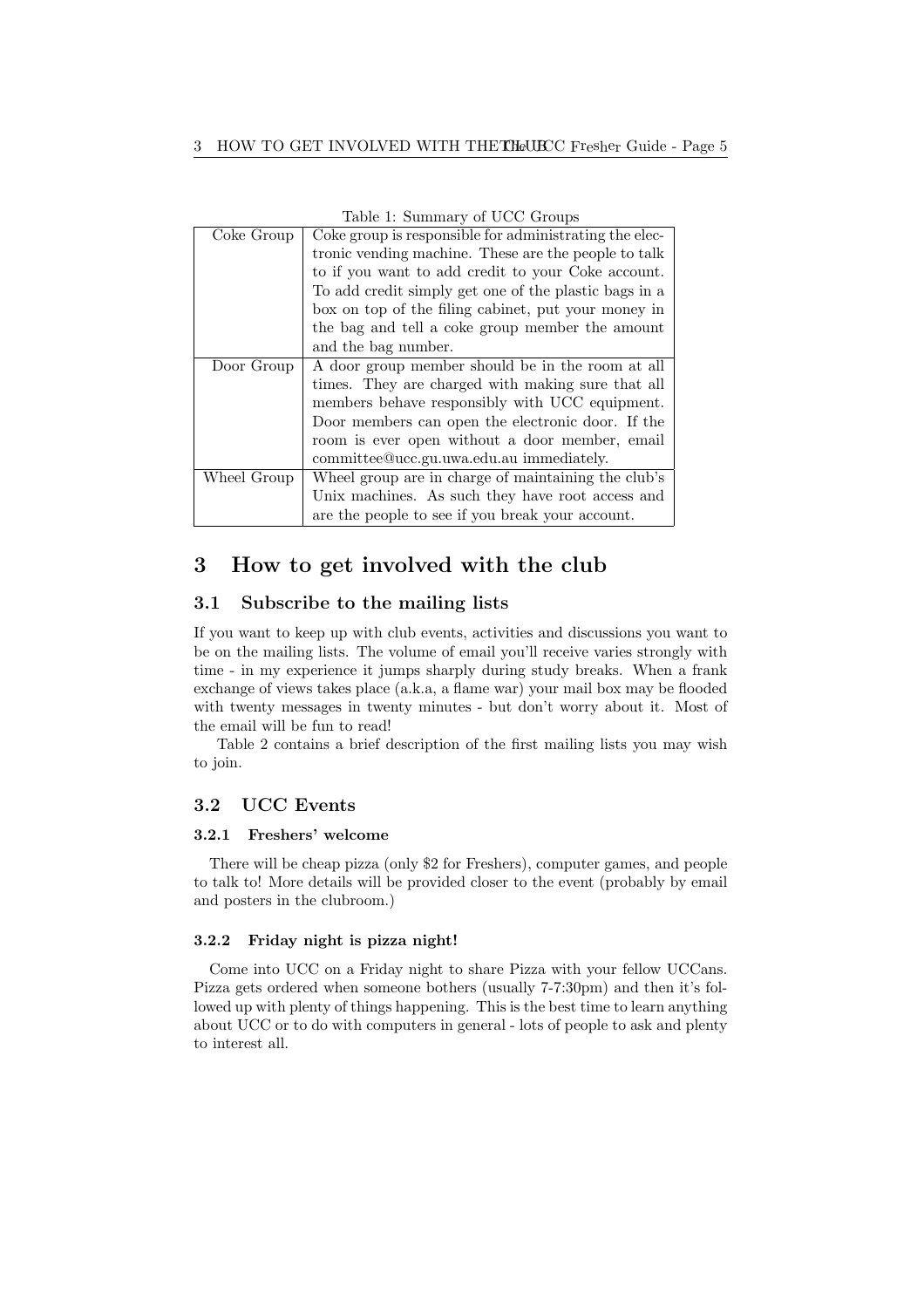| $\text{r}$ and $\text{r}$ are $\text{r}$ and $\text{r}$ and $\text{r}$ and $\text{r}$ and $\text{r}$ and $\text{r}$ and $\text{r}$ and $\text{r}$ and $\text{r}$ and $\text{r}$ and $\text{r}$ and $\text{r}$ and $\text{r}$ and $\text{r}$ and $\text{r}$ and $\text{r}$ and $\text{r$ |  |  |  |
|-----------------------------------------------------------------------------------------------------------------------------------------------------------------------------------------------------------------------------------------------------------------------------------------|--|--|--|
| This is the main UCC mailing list.                                                                                                                                                                                                                                                      |  |  |  |
| You'll receive email about practically                                                                                                                                                                                                                                                  |  |  |  |
| any topic if you subscribe, as well as                                                                                                                                                                                                                                                  |  |  |  |
| general UCC announcements. All sub-                                                                                                                                                                                                                                                     |  |  |  |
| scribers may post to this list.                                                                                                                                                                                                                                                         |  |  |  |
| Special UCC announcements are posted                                                                                                                                                                                                                                                    |  |  |  |
| here. All members are subscribed to the                                                                                                                                                                                                                                                 |  |  |  |
| list. Only list administrators may post                                                                                                                                                                                                                                                 |  |  |  |
| to it.                                                                                                                                                                                                                                                                                  |  |  |  |
| A list for the public discussion of com-                                                                                                                                                                                                                                                |  |  |  |
| mittee activities and decisions.<br>All                                                                                                                                                                                                                                                 |  |  |  |
| members may subscribe to this - there is                                                                                                                                                                                                                                                |  |  |  |
| a seperate committee-only mailing list.                                                                                                                                                                                                                                                 |  |  |  |
| A list for the public discussion of techni-                                                                                                                                                                                                                                             |  |  |  |
| cal issues at the club. Any non security                                                                                                                                                                                                                                                |  |  |  |
| sensitive discussions should be carried                                                                                                                                                                                                                                                 |  |  |  |
| out here.                                                                                                                                                                                                                                                                               |  |  |  |
|                                                                                                                                                                                                                                                                                         |  |  |  |

Table 2: Main UCC Mailing Lists

## 3.3 And Sunday night is cards..

Every Sunday night in the Cameron Hall loft, a few people can be found playing cards. Almost all popular card games are played, including Bridge, Poker and sometimes other games like Chess. Come along and have a fun time, all UCCans are welcome.

#### 3.4 Work on UCC projects

There are people around working on various insane projects. Just look at the mirrorball sometime! There are people wandering around with knowledge about practically everything, including electronics and the various types of programming. If you want to find out about ongoing projects just subscribe to the mailing lists and hang around the clubroom.

If you have projects of your own, you'll very likely find someone willing to help.

#### 3.5 Offer to help out

There is always something that needs to be done. Perhaps you could run for committee at the AGM (on the FIXMEFIXME), or help in the (infrequent, yet mammoth) clean-ups. If you have a cool coding idea that would be useful and you'd like to implement at UCC, talk to people about it. If you get positive feedback, write it and then a wheel member might install it so all members can use it.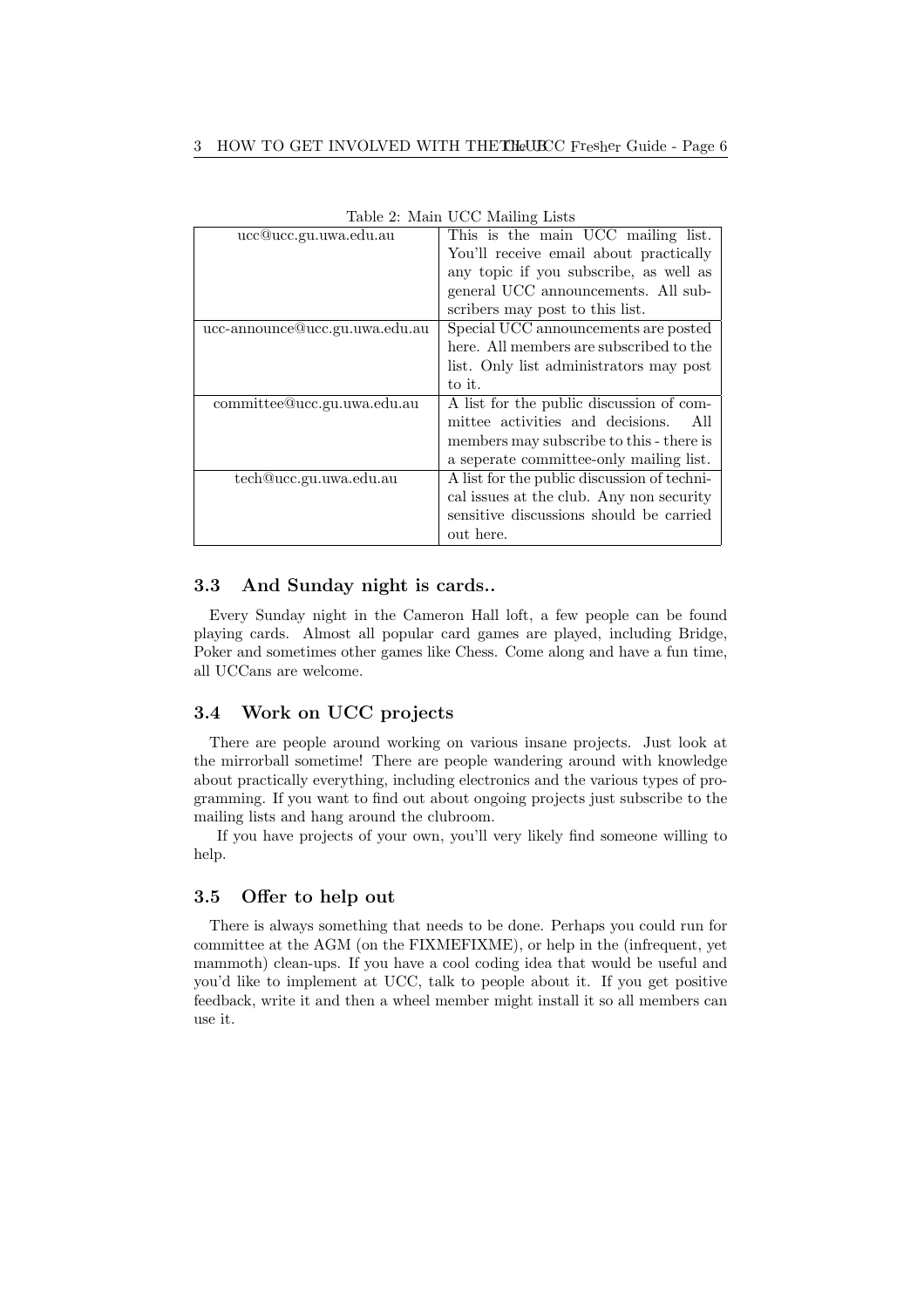# 4 Using the computers!

#### 4.1 What machines does UCC have?

The UCC has a variety of computers running a multitude of different operating systems. 1999 saw the appearance of a number of SGI (formerly Silicon Graphics) machines<sup>2</sup> running IRIX - the SGI Unix variant.

The staple OS for the UCC is currently Debian GNU/Linux. It is being used to run our two user machines (Mermaid and Morwong) and several servers. Also present are FreeBSD, Sun Solaris, and Digital Unix. Non-Unix operating systems include various versions of MacOS, BeOS and maybe even Windows(!).

#### 4.2 How do I log in?

Most UCC machines run multi-user operating systems. This means several people can use them at once. Users are given a username - you should choose one when your account is created.

Logging into a computer is simple. At the prompts enter your username and then your password. If the system complains about an 'invalid login' (or similar) and you are sure that you typed your password correctly, you may not have an account on that machine. Ask a wheel member (nicely :) to create an account. Some machines are only for use by system administrators - for example, mooneye and mako.

The Apple Macintoshes and the BeBox do not (at the time of writing) require logins. However, if someone seems to be using one of these computers and isn't around, please wait a while before closing all their windows :)

#### 4.3 Dispensing soft drinks from the machine

To dispense your choice of soft-drink from our electronic machine, just type "dispense" at a prompt. To find out how to get a prompt, read on! There's also a web interface to the coke machine, see the webpage.

To pay for your drinks you'll need a Coke Group member - again, keep reading and you'll find out more.

#### 4.4 What is Unix?

Many UCC computers run variants of Unix. Most Unix-based operating systems are quite similar from a user's point of view. The following quote is from the Jargon File, as maintained by Eric S. Raymond, and should explain a little about where Unix came from:

:Unix:: /yoo'niks/ /n./ [In the authors' words, "A weak pun on Multics"; very early on it was 'UNICS'] (also 'UNIX') An interactive time-sharing system invented in 1969 by Ken Thompson after Bell Labs left the Multics project, originally so he could play games on his scavenged PDP-7. Dennis Ritchie, the inventor of C, is considered a co-author of the system. The turning point in Unix's history came when it was reimplemented almost entirely in C during 1972–1974,

<sup>2</sup>Kindly donated by Hammersley Iron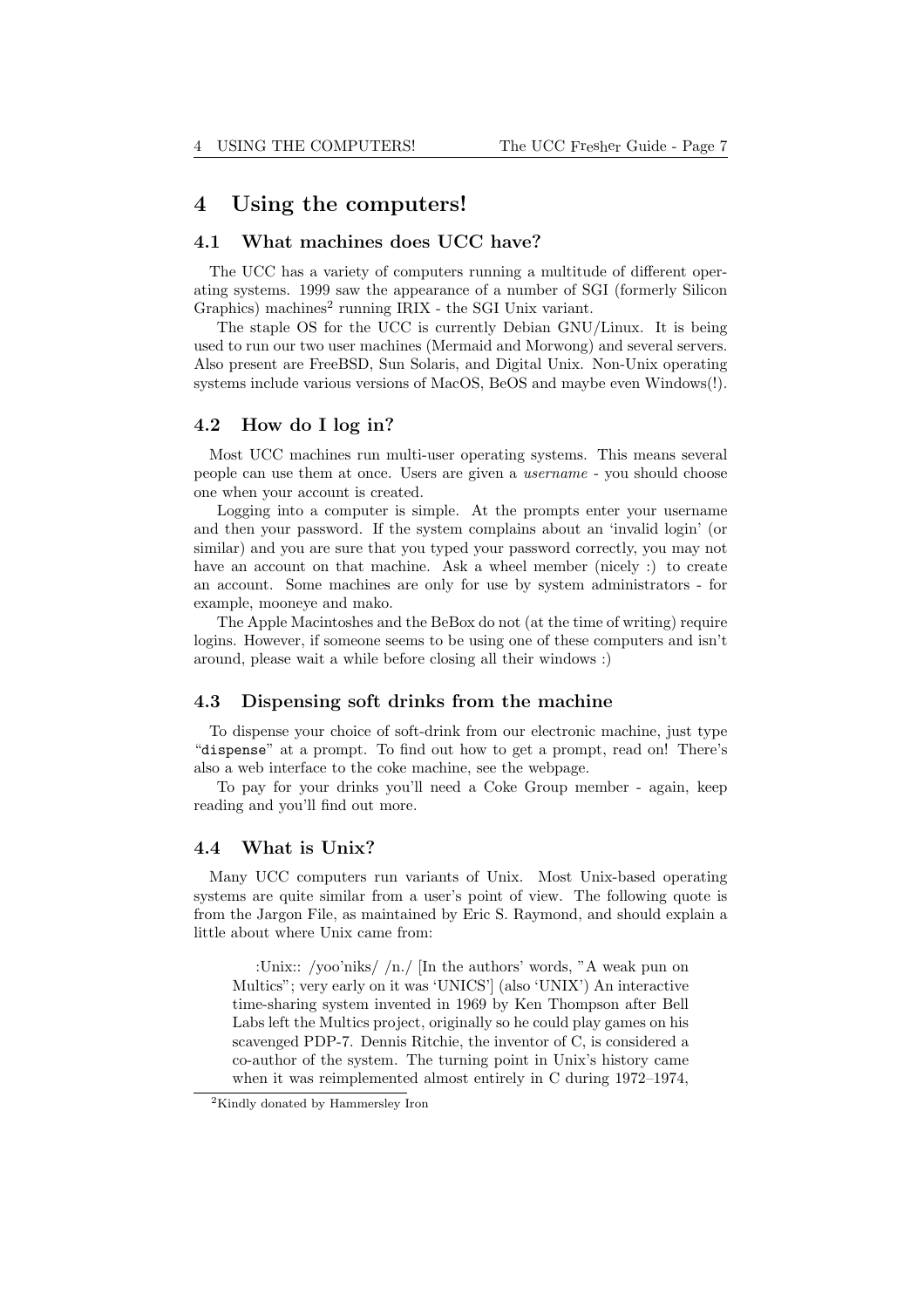making it the first source-portable OS. Unix subsequently underwent mutations and expansions at the hands of many different people, resulting in a uniquely flexible and developer-friendly environment. By 1991, Unix had become the most widely used multiuser generalpurpose operating system in the world. Many people consider this the most important victory yet of hackerdom over industry opposition (but see Unix weenie and Unix conspiracy for an opposing point of view). See Version 7, BSD, USG Unix, Linux.

You can read more of the Jargon file by typing "jargon keyword" at a shell prompt on most UCC machines.

#### 4.5 Common Unix Commands

This section documents common Unix commands. They are fundamental and should be implemented almost identically on any Unix platform. See Table 3.

#### 4.6 Editing files under Unix

Various editors exist for the Unix operating system. A common editor for beginners is Pico. It is easy to use and simple, although less powerful than other editors. Emacs and VI are the two editors typically used by experienced Unix users.

Both Emacs and VI are extremely powerful and available on almost all Unix systems. For more information on Unix editors browse the web - there are many very good FAQs available.

#### 4.7 Shells and login scripts

When you log into a Unix machine, whether remotely or on the console, an interactive shell is run. Many shells exist with different features (bash, tcsh, zsh, etc). When your account was created your default shell was set (probably bash or zsh - there is currently a debate about which).

At the time of login the shell runs your *startup scripts*. These specify aliases, run useful programs and display information to your terminal. For zsh the startup script is .zshrc. Be very careful editing this script - change it incorrectly and you may be unable to log on to some or all machines.

To avoid this happening, test the script before logging out. The command 'source ./.zshrc' should do the trick. This will run the script and (hopefully) report any errors.

#### 4.7.1 Your path

An important point needs to be made here. Your *path* is the list of directories scanned by your shell when you attempt to run a program. You may often wish to run programs in the current directory.

By default the UCC login scripts do not include the current directory (also refered to as the '.' directory) in your path. You need to explicitly state the location of the program you wish to run if it is in the current directory, and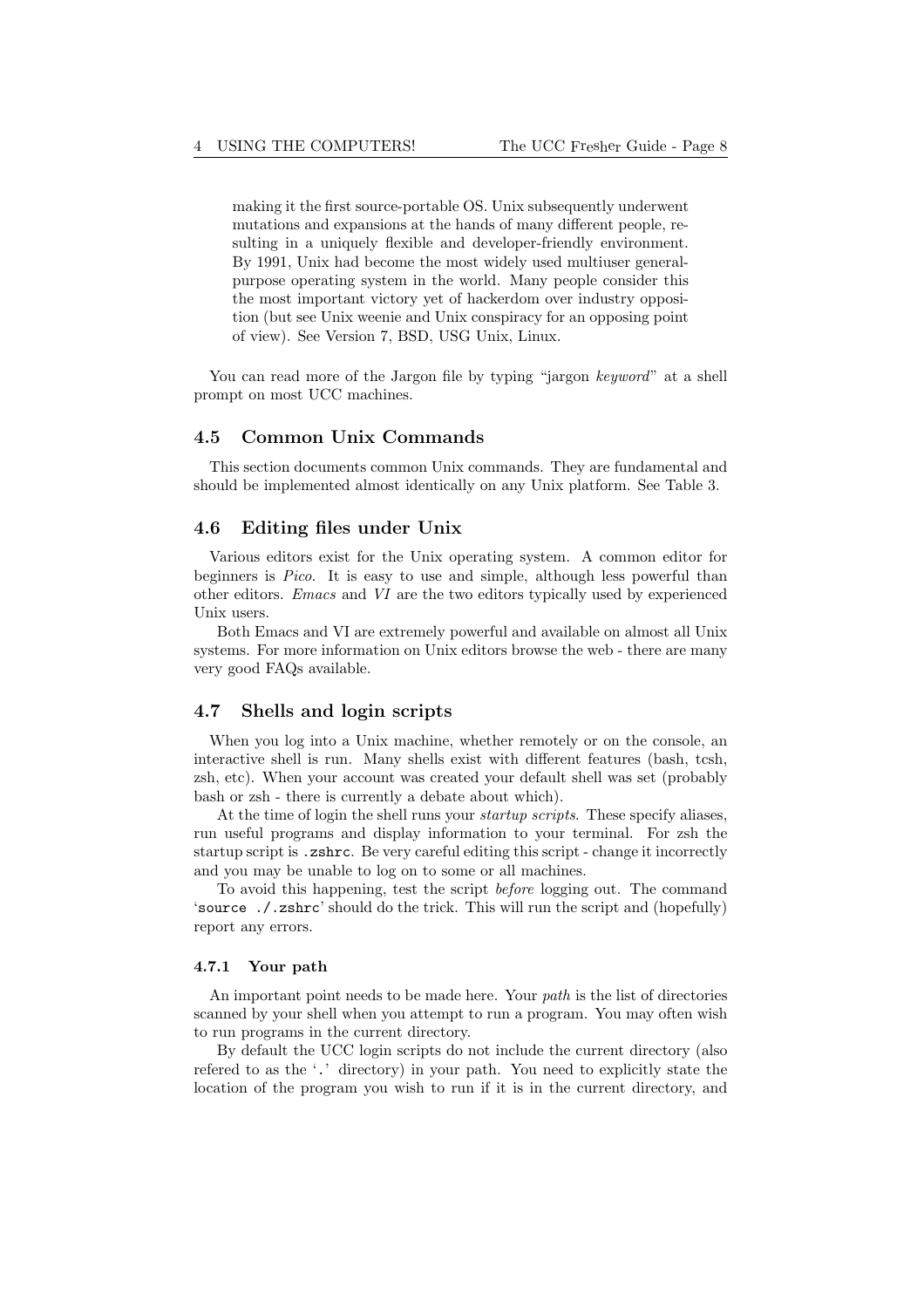$\mathsf{r}$ 

| Command | <i>Basic syntax/Example</i> | More info                                             |
|---------|-----------------------------|-------------------------------------------------------|
| cd      | cd directory                | 'cd' changes your current directory.                  |
|         |                             | You can specify the directory to                      |
|         |                             | change to in two ways - using $rel$ -                 |
|         |                             | ative or absolute paths.<br>Relative                  |
|         |                             | paths use two special directories - ''                |
|         |                             | refers to the directory above the cur-                |
|         |                             | rent one and '.' refers to the current                |
|         |                             | directory. Absolute paths are taken                   |
|         |                             | with reference to the root directory                  |
|         |                             | $\frac{1}{2}$ . Cd with no parameters returns         |
|         |                             | you to your home directory.                           |
| cp      | cp source destination       | 'cp' is used to duplicate a file. If you              |
|         |                             | want to copy every file in a directory                |
|         |                             | and its sub-directories then use 'cp                  |
|         |                             | -r directory new-directory'                           |
| exit    | exit                        | 'exit' exits the shell you are cur-                   |
|         |                             | rently running.                                       |
| logout  | logout                      | logout' logs you out of the login                     |
|         |                             | shell you are currently using.                        |
| ls      | ls                          | 'ls' displays a listing of the current                |
|         |                             | directory. By default files beginning                 |
|         |                             | with the '.' character are <i>hidden</i> .            |
|         |                             | To have these files included in the                   |
|         |                             | listing use the $\text{--a}$ option. The $\text{--b}$ |
|         |                             | option displays more information on                   |
|         |                             | each file. An extremely common use                    |
|         |                             | of the command is therefore 'ls -al'.                 |
| man     | man name                    | man is used to get help on a com-                     |
|         |                             | mand or topic. Type man man for                       |
|         |                             | more information on man:-)                            |
| mv      | my source destination       | 'mv' is used to move a file. The mv                   |
|         |                             | command is used with exactly the                      |
|         |                             | same syntax to move a directory as                    |
|         |                             | to move a file.                                       |
| rm      | rm filename                 | 'rm' is used to remove a file. If you                 |
|         |                             | want to remove every file in a direc-                 |
|         |                             | tory and all directories above it then                |
|         |                             | use 'rm -r directory-name'                            |

Table 3: Summary of Common Unix Commands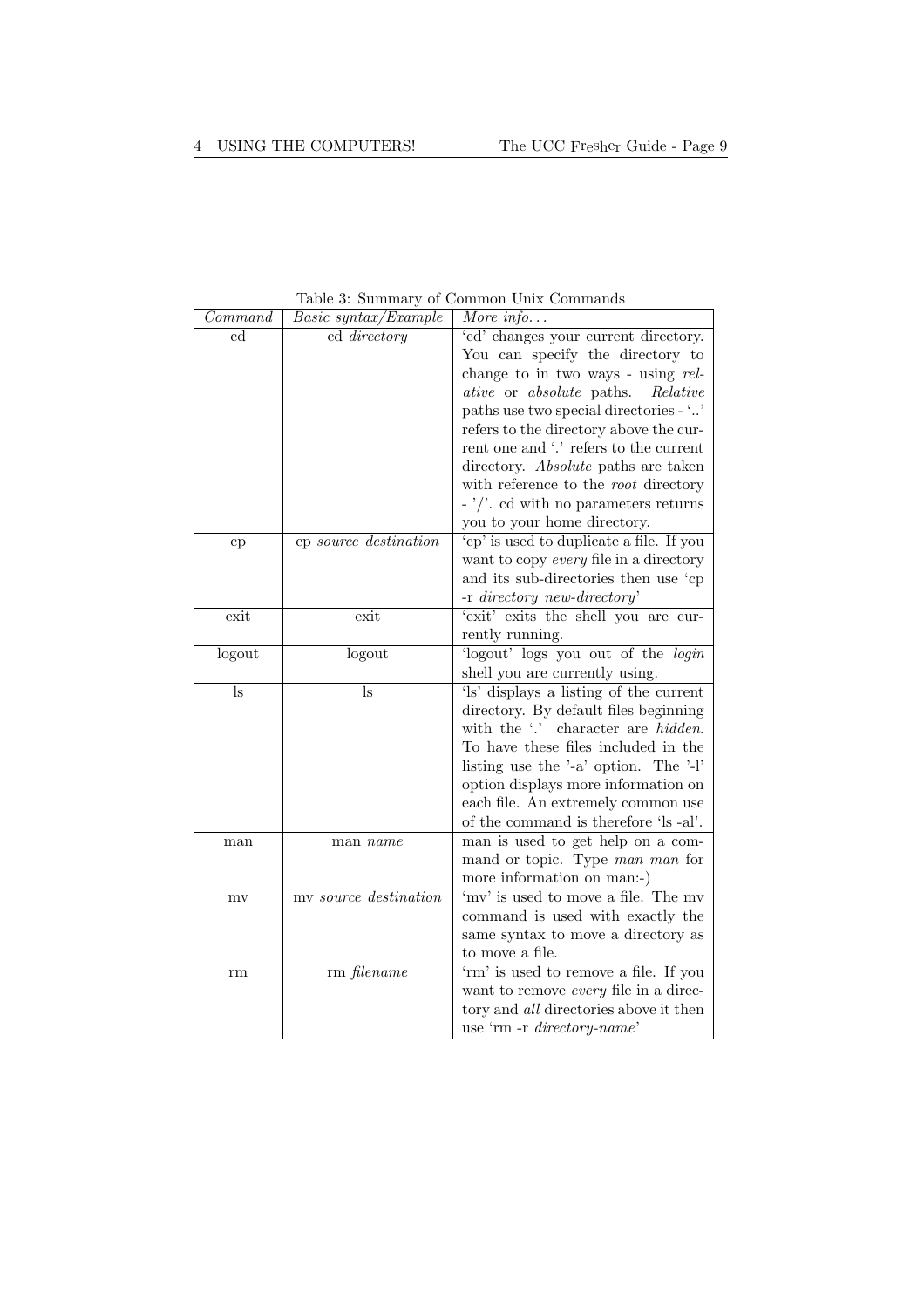that directory is not in your path. If you have a program 'hello' in the current directory, you would type './hello' to run it.

If you wish you may add the current directory to your path. It is not there default for an important reason - the current directory may contain hostile executable files. For example, if a hostile program named 'ls' was in the current directory you might type 'ls' and suddenly have all of your files deleted.

#### 4.8 Customising your account

The account management system at UCC is under active development. It's recommended that you ask someone how to change your account details :)

# 5 Common questions

#### 5.1 BeOS

#### 5.1.1 What the heck is a BeBox?

The BeBox is based loosely around the Apple Macintosh design. It features two 133Mhz PowerPC processors. The two sets of yellow lights on the front of the BeBox represent the CPU usage of each processor!

The Be is currently running BeOS. BeOS appears to be a reasonable operating system, but application development for the BeBox hardware seems to have stalled. The BeOS release for the Intel architecture appears to have a much larger software base. As it stands the Be lacks much in the way of useful software.

#### 5.2 IRIX and the SGIs

#### 5.2.1 Where did you such cool machines appear from?

Hammersley Iron kindly donated a SGI O2 and Indigo 2. These machines are very useful for 3D tasks - especially OpenGL programming. They also seem to be used for Quake a lot.

#### 5.2.2 Common commands give 'file not found'.

IRIX has a slightly different directory structure to Linux. You're probably missing '/usr/bsd' and '/usr/freeware/bin' from your path.

#### 5.3 Apple Macintosh

#### 5.3.1 What operating systems are available for the Macs?

Currently the UCC's Apple Macintosh computers are running various versions of MacOS. including MacOS 9 and MacOS X Server (also known as Rhapsody and Darwin). MacOS X is a result of Apple's purchase of NeXT and is effectively a successor to NeXTstep.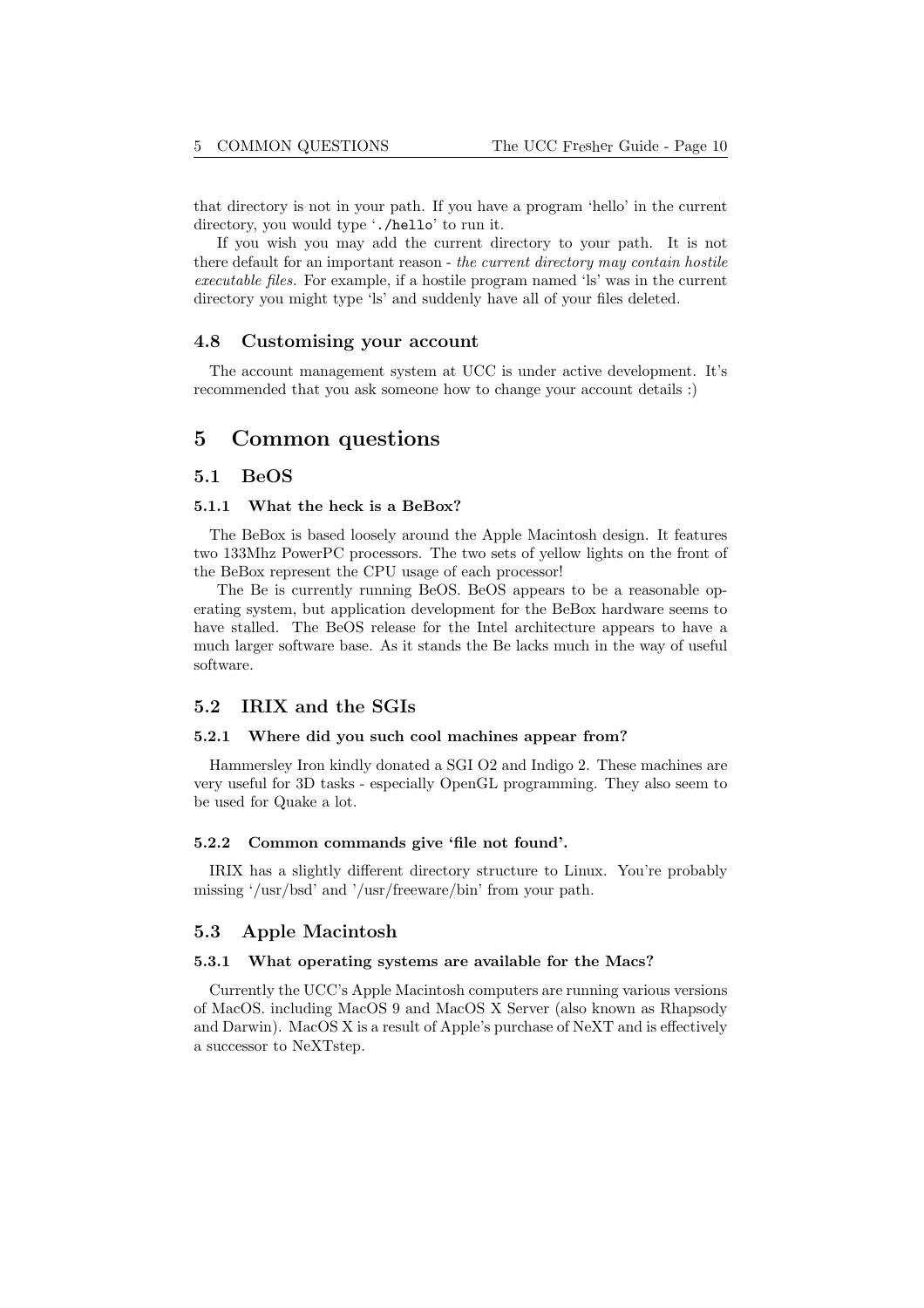#### 5.3.2 I can't log in to Rhapsody. How do I boot to MacOS?

This section only applies to the G3, which dual boots Rhapsody and MacOS. Rhapsody does not at the time of writing have all user accounts. If you want to use MacOS rather than Rhapsody click the 'Restart' button and hold down 'Option' until you see the MacOS logo.

The default operating system is Rhapsody. If want to use Rhapsody simply reboot the machine - Rhapsody will boot automatically.

#### 5.4 Printing

UCC owns several working<sup>3</sup> laser printers. A system to make the printers from all user machines is currently being devised. The simplest answer is: ask someone.

#### 5.5 X Windows doesn't load

Some of the UCC's terminals run X Windows (and are called X-Terminals) - for example the small white Labtams. There can be a few problems when logging into these, and hopefully this section will help. A *dumb terminal* can only operate in text mode - we have a few of these outside the clubroom.

If, after logging in, the screen goes blank for a second or two and then the login prompt reappears you probably have a problem with your '.xsession' file. This file specifies the commands to be run immediately upon logging in to an X Session Manager. A neat trick that works on most X session managers is to enter your usename and password, but instead of pressing  $\leq$ nter> after entering your password, press F1. You will be given a secure startup, usually giving you a command prompt so you can run a window manager.

This file may attempt to run a command (such as a window manager) which doesn't exist. The easy way to fix this is to log in to a plain text console (for example the dumb terms) and execute the command 'mv .xsession .xsession.broken'. You should now be able to log into X. It is probably a good idea to have a look at the '.xsession.broken' file and see what was wrong with it. Also see the file '.xsession.errors' which will explain the reason for past failures.

# 6 More information

Much of the software you will use on a day-to-day basis is a product of the open-source movement. This movement is largely internet based - so if you want to find out more about a project, have a look on the web.

UCC has an extensive collection of reference manuals. In particular the Sun manuals along the wall next to the door are *really* good. If the relevant man page doesn't have enough information these might be able to help.

Table 4 details some of the most useful websites for people interested in Unix operating systems and computing in general.

<sup>3</sup>At least some of the time